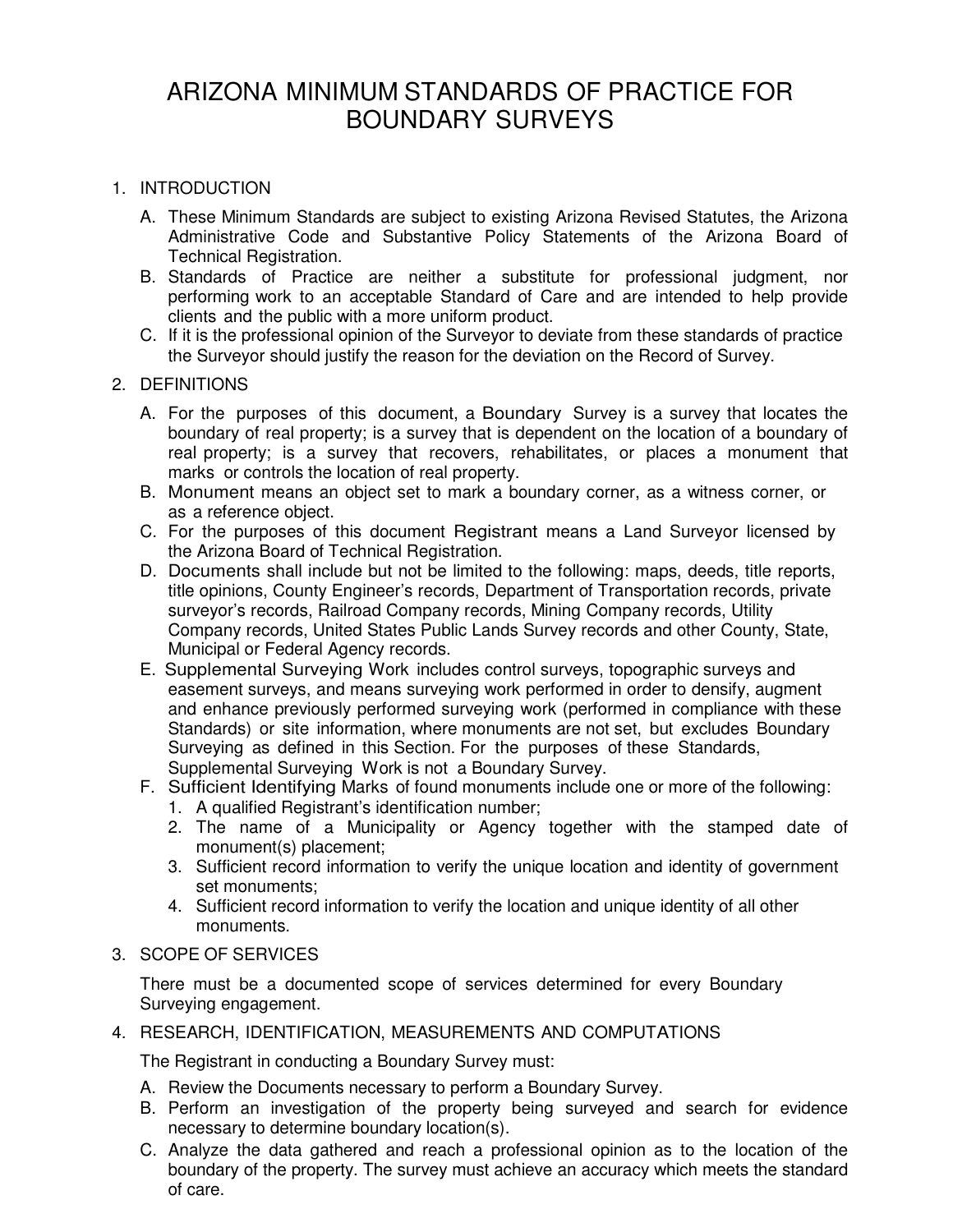D. Retain a summary of the analysis and the conclusions reached, a list of all the documents utilized in the analysis, and copies of any documents utilized in the analysis that are not public records.

## 5. IDENTIFICATION AND RESOLUTION OF CONFLICTS

The Registrant in conducting a Boundary Survey must:

- A. When the Registrant disagrees with another survey, the Registrant shall make an attempt to contact the other surveyor and together they shall attempt to resolve the disagreement.
- B. Notify clients of evidence that, by reasonable analysis, might result in alternate positions of lines or points.

#### 6. IDENTIFICATION AND DESCRIPTION OF MONUMENTS

The Registrant, in conducting a Boundary Survey, must:

- A. Thoroughly describe and specifically identify monuments as set or found, when shown on the Record of Survey.
- B. Affix his/her registration number to accepted found monuments on the boundary of the property being surveyed which do not bear Sufficient Identifying Marks.
- C. Never move, remove, alter or obscure an existing monument unless it is first properly referenced and all dimensions necessary to preserve its location are reported on a Record of Survey.
- D. Set new monuments prior to the completion of the survey, in conformance with the Monumentation Standards, as defined in Section 9, at all corners of the property being surveyed unless acceptable monuments already exist.
- E. Show the monuments marking the location(s) of the corner(s) relied upon to determine the location of the boundary of the property being surveyed on the Record of Survey. If the location(s) of the corner(s) relied upon are not occupied by monuments containing Sufficient Identifying Marks, the registrant must set new monument(s) or tag existing monument(s) and show them on the Record of Survey.
- 7. RECORD OF SURVEY
- A. The Registrant shall prepare an appropriately scaled Record of Survey drawing in accordance with A.R.S. §33-105. The Record of Survey shall include at a minimum, the following items:
	- 1. The record description of the property or the reference to the source of the record description.
	- 2. A graphic and a stated scale.
	- 3. The boundary being surveyed including the dimensions as measured on the ground and the relevant record dimensions unless the two are equivalent, in which case it shall be so stated.
	- 4. Pertinent facts and dimensions used in the determination of the Boundary Survey together with all controlling monumented corners, calculated corner positions and all dimensions pertaining to the restoration of a lost or obliterated corner or the subdividing of a section.
	- 5. Monuments identified per Section 6 of these Standards.
	- 6. The location and description of any evidence of a boundary or occupation including such things as a fence, building, hedge, wall, etc. or the remains thereof used to determine the boundary location.
	- 7. A minimum of three curve parameters for all curves; together with a chord, radial or tangent bearing for non-tangent curves. Curves are assumed to be tangent to the incoming and outgoing lines unless otherwise noted.
	- 8. A list of documents used to determine the boundaries and to prepare the Record of Survey drawing.
	- 9. When coordinates are published on the Record of Survey, in addition to stating the Northing (Y), Easting (X), and if applicable, Elevation, Latitude, Longitude and Ellipsoid Height, the following are also required: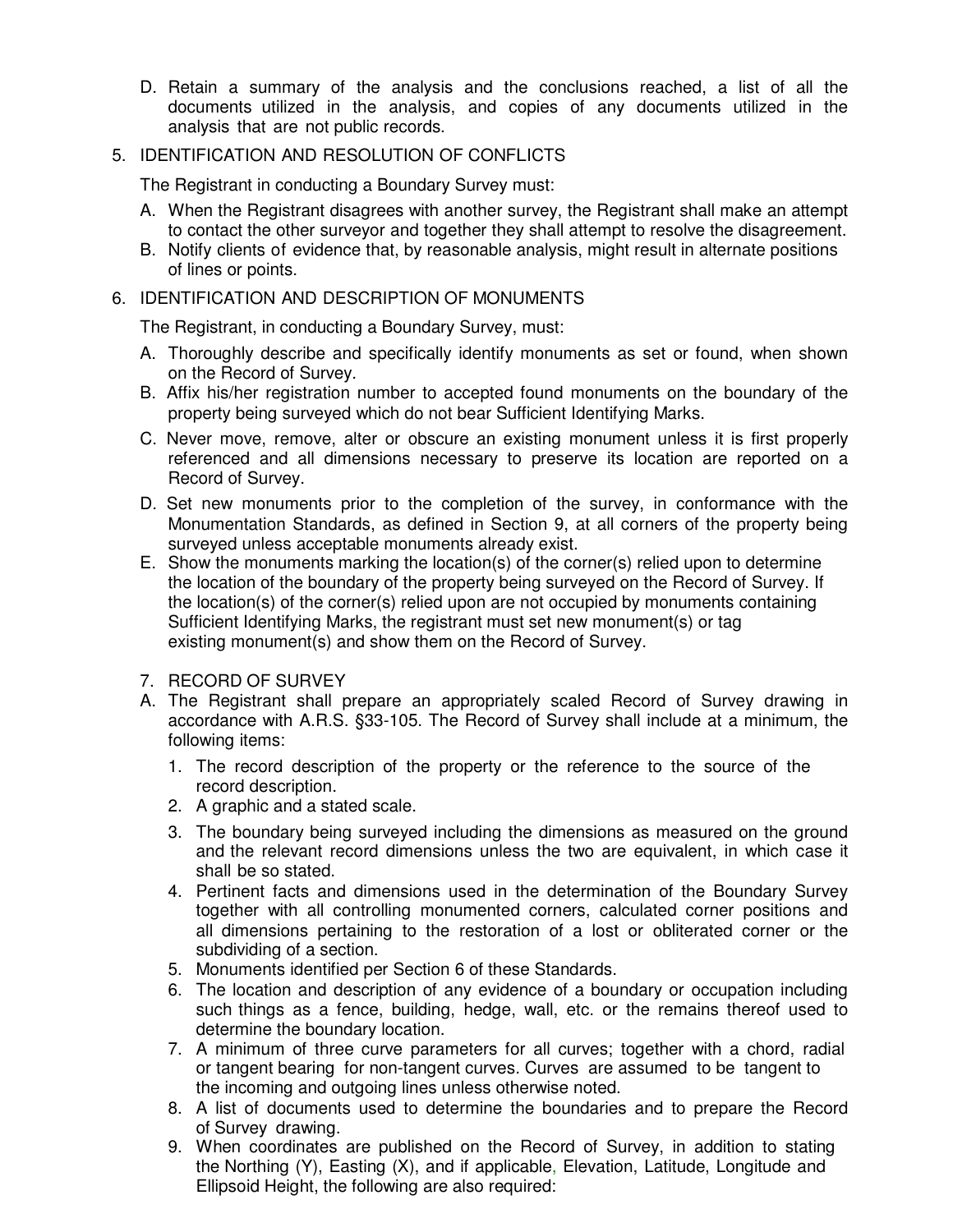Horizontal Metadata:

- a. Datum: If using an official datum recognized by a government agency, state the datum name, adjustment, epoch and government agency. If an unofficial datum is used, supply the necessary parameters to recreate said datum.
- b. Projection: If using an official projection recognized by a government agency, state the projection name and government agency. If using something else, state the projection parameters.
- c. Horizontal Adjustment Parameters: If any adjustments or modifications are performed to the projected coordinates, provide pertinent parameters such as translation(s), scale factor and scale factor origin to reproduce the coordinate system.
- d. Units: State the unit of measure.
- e. Controlling Positions: The name(s) and coordinate(s) of station(s) used to orient (realize) your survey to the coordinate system. In the event a real time GNSS network solution was utilized to generate positions, state the source (firm or agency) of the GNSS network solution

Vertical Metadata:

- a. Datum: If using an official datum recognized by a government agency, state the datum name and government agency, if not state the word "Local" datum.
- b. Controlling Benchmarks: List the name(s), horizontal coordinate(s)(if known), and elevations of the station(s) used to orient your survey to the vertical datum.
- 10. The firm name and address of the Registrant.
- 11. The date(s) of survey.
- 12. The signature and dated seal of the Registrant.
- B. The Registrant need not record a Record of Survey if all of the following conditions are met:
	- 1. The Boundary Survey is the retracement of a previously surveyed boundary for which a Record of Survey or subdivision plat is on file with the County Recorder.
	- 2. The previously recorded survey or plat uniquely identifies all monuments on the boundary of the parcel being retraced.
	- 3. All previously identified monuments exist at the time of the current survey.
	- 4. No new monuments are set.

### 8. PROPERTY DESCRIPTION

- A. When written in conjunction with or in support of a Boundary Survey as defined in this document and the property's boundary is substantially as described in an existing recorded document then the existing record description should be utilized.
- B. When a new description is created in conjunction with or in support of a Boundary Survey as defined in this document it must be legally sufficient and the following should apply:
	- 1. The general format of caption, body, qualifications, closing and references should be used.
	- 2. A "metes" or "metes and bounds" description of an existing aliquot description or of an existing lot and block description should be written as being subordinate to the primary aliquot or lot and block description.
	- 3. A metes and bounds description of the surveyed boundary should include a reference to the same basis of bearing that was used for the Boundary Survey.
	- 4. A metes only description should be avoided.
- C. The contact information of the firm or Registrant preparing the description should be included with the description.